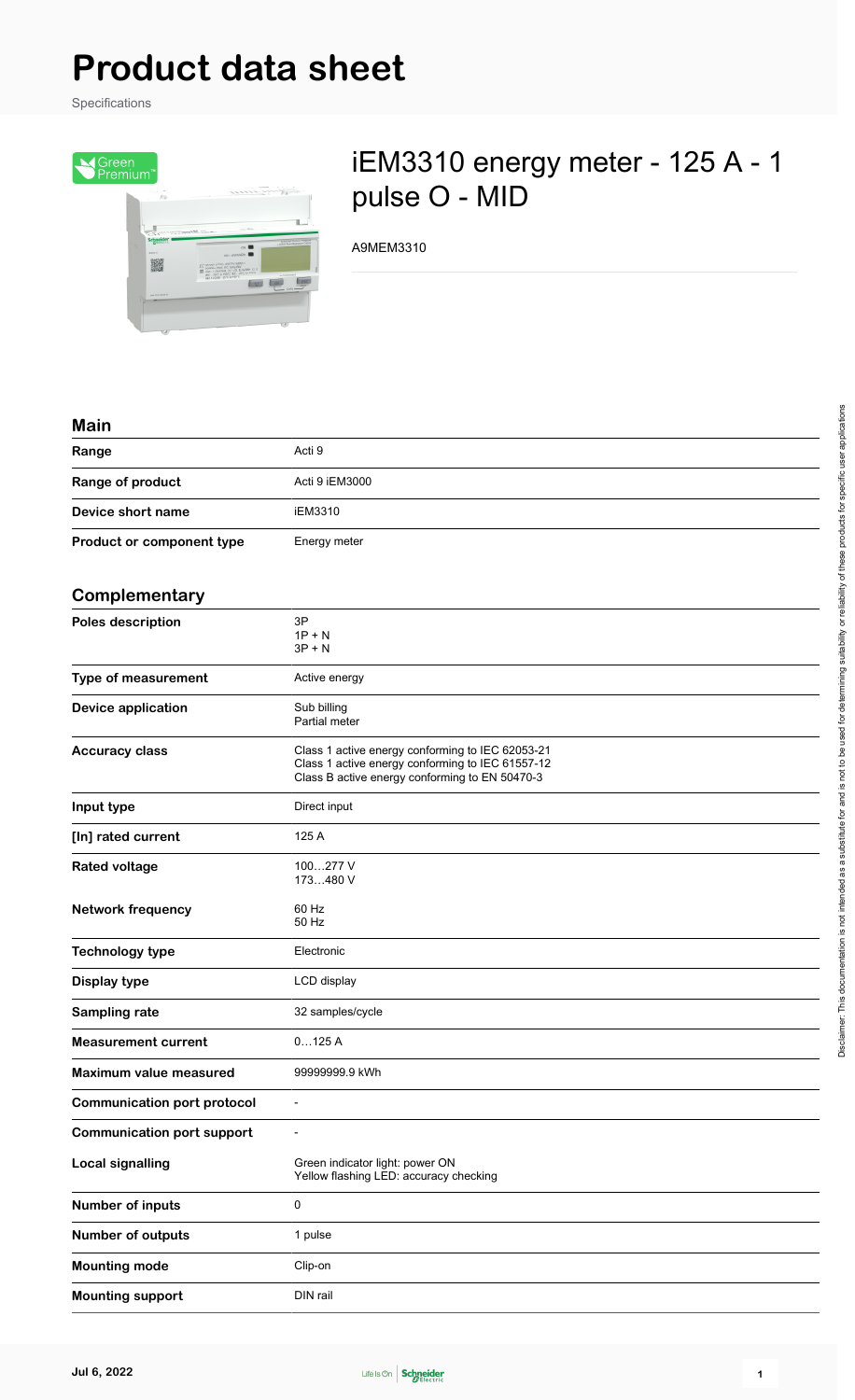| <b>Connections - terminals</b>           | Screw terminals 50 mm <sup>2</sup> cable(s)                                                                                                                                                                                                                                                                                                                                 |
|------------------------------------------|-----------------------------------------------------------------------------------------------------------------------------------------------------------------------------------------------------------------------------------------------------------------------------------------------------------------------------------------------------------------------------|
| Overvoltage category                     | Ш                                                                                                                                                                                                                                                                                                                                                                           |
| <b>Standards</b>                         | IEC 62053-23<br><b>IEC 61010</b><br>UL 61010-1<br>IEC 61557-12<br>IEC 61036<br>IEC 62053-21                                                                                                                                                                                                                                                                                 |
| <b>Product certifications</b>            | CE conforming to IEC 61010 (safety)<br>CE conforming to EN 61557-12 (power monitor)<br>CE conforming to IEC 61326-1 (EMC)<br>CULus conforming to UL 61010 (safety)<br>CULus conforming to ANSI C12.20 (sub-meter)<br>EAC (sub-meter)<br>RCM conforming to NMI M 6-1 (sub-meter)<br>UL<br>MID conforming to EN 50470-3 (sub-meter)<br>MID conforming to EN 62052 (sub-meter) |
| <b>Environment</b>                       |                                                                                                                                                                                                                                                                                                                                                                             |
| IP degree of protection                  | IP40 front panel: conforming to IEC 60529<br>IP20 body: conforming to IEC 60529                                                                                                                                                                                                                                                                                             |
| <b>Pollution degree</b>                  | $\overline{2}$                                                                                                                                                                                                                                                                                                                                                              |
| <b>Relative humidity</b>                 | 595 % at 50 °C                                                                                                                                                                                                                                                                                                                                                              |
| Ambient air temperature for<br>operation | -2555 °C - MID<br>$-2560 °C - NMI$<br>$-2560 °C - IEC$                                                                                                                                                                                                                                                                                                                      |
| Ambient air temperature for<br>storage   | $-4085 °C$                                                                                                                                                                                                                                                                                                                                                                  |
| <b>Operating altitude</b>                | $< 2000 \text{ m}$                                                                                                                                                                                                                                                                                                                                                          |
| Colour                                   | White                                                                                                                                                                                                                                                                                                                                                                       |
| 9 mm pitches                             | 14                                                                                                                                                                                                                                                                                                                                                                          |
| Width                                    | 126 mm                                                                                                                                                                                                                                                                                                                                                                      |
| <b>Height</b>                            | 103.2 mm                                                                                                                                                                                                                                                                                                                                                                    |
| <b>Depth</b>                             | 69.3 mm                                                                                                                                                                                                                                                                                                                                                                     |
| <b>Packing Units</b>                     |                                                                                                                                                                                                                                                                                                                                                                             |
| <b>Unit Type of Package 1</b>            | PCE                                                                                                                                                                                                                                                                                                                                                                         |
| <b>Number of Units in Package 1</b>      | 1                                                                                                                                                                                                                                                                                                                                                                           |
| Package 1 Weight                         | 580.0g                                                                                                                                                                                                                                                                                                                                                                      |

| <b>NUMBER OF OTHER IN FACKAGE 1</b> |                 |
|-------------------------------------|-----------------|
| Package 1 Weight                    | 580.0g          |
| Package 1 Height                    | 8.5 cm          |
| Package 1 width                     | $11 \text{ cm}$ |
| Package 1 Length                    | 13 cm           |
| <b>Unit Type of Package 2</b>       | S03             |
| <b>Number of Units in Package 2</b> | 16              |
| Package 2 Weight                    | 11100.0 g       |
| Package 2 Height                    | 30 cm           |
| Package 2 width                     | 30 cm           |
| Package 2 Length                    | 40 cm           |
| Unit Type of Package 3              | P <sub>12</sub> |
| Number of Units in Package 3        | 384             |
| Package 3 Weight                    | 275400.0g       |
| Package 3 Height                    | 80 cm           |
|                                     |                 |